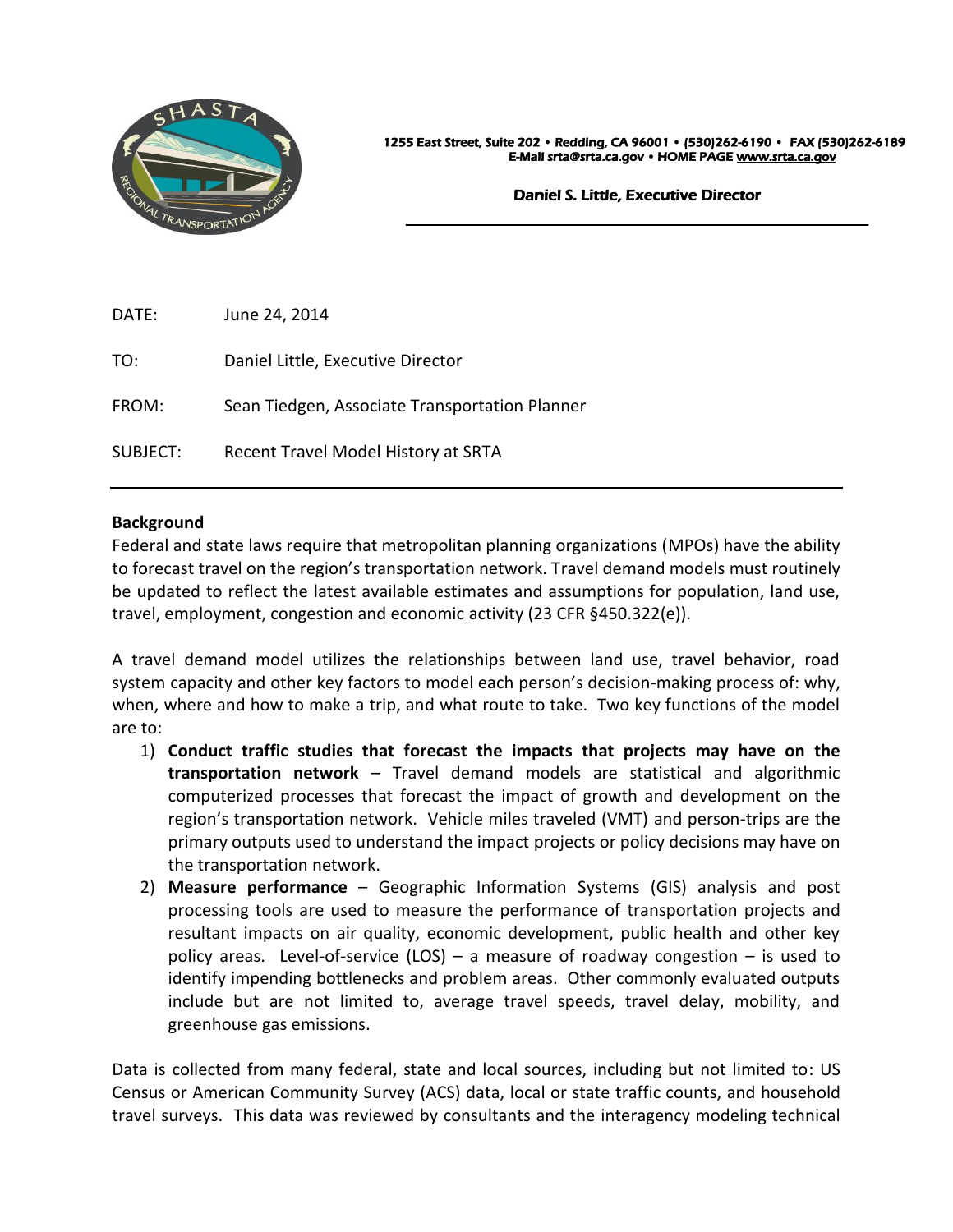Recent Travel Model History at SRTA June 24, 2014 Page 2

advisory committee – also known as the Shasta Model Users Group (SMUG). It was then adjusted to reflect known conditions of the region.

#### **Travel Modeling History at SRTA**

The first model for the agency was adopted in 1995. Travel models are generally updated every five years to reflect changing regional conditions (e.g. housing, jobs, and transportation projects) as part of the update of the regional transportation plan. A minor update was done in November 2011 to reflect the latest population, housing and employment forecasts. The last major update to the model was in 2007. While the agency's current four-step model is valid, new and emerging reporting requirements from federal and state funding and/or regulatory agencies, coupled with a unique funding opportunity (Prop 84 Modeling Improvement grants) made available by the Strategic Growth Council, motived SRTA to upgrade to the latest model.

SRTA hired DKS Associates, Inc. to assist the agency in developing the model. An internal "beta" model was completed in 2012 for SRTA staff to review and become familiar with the new model. Additional data was collected and model components were added in order to address expanding federal and state transportation performance metrics.

Several presentations were made to the SRTA Board of Directors during model development, including:

- June 28, 2011 BOD approves contract with DKS Associates to develop model
- October 25, 2011 BOD approves update to forecast assumptions to reflect recession
- June 22, 2012 BOD approves on-call services contract with DKS Associates and model update
- December 12, 2012 Model update and BOD amends contract to include Prop 84 "Round 2" funds
- June 25, 2013 Progress report on 2015 RTP and update on modeling efforts
- February 24, 2014 2015 RTP update and BOD approves draft vision, goals, policies, and strategies
- May 7, 2014 BOD approves 2015 RTP draft projects list

# **Development of 2015 RTP and Travel Model Forecasts**

Analysis is only as good as the data on which it is based. The model development process spanned three years (2011-2014) in order to incorporate the best and most current data available. Because national, state and local data is not synchronized, a "cutoff point" is established in order to finalize the model. December 31, 2013 was the "cutoff point" for incorporating data into the model – except for 2015 RTP projects which were approved by the board of directors on May 7, 2014. There are four key model inputs and forecasts that affect vehicle trips, travel behavior and trip length:

1. Land use, Population and Housing - The home is the origin of most of our trip purposes in our daily lives, whether it be for work, school, shopping, socializing or recreation. Land use, as dictated by local General Plans and zoning ordinances, has a major impact on where we live, the time it takes to reach the destinations we need to travel to and density at which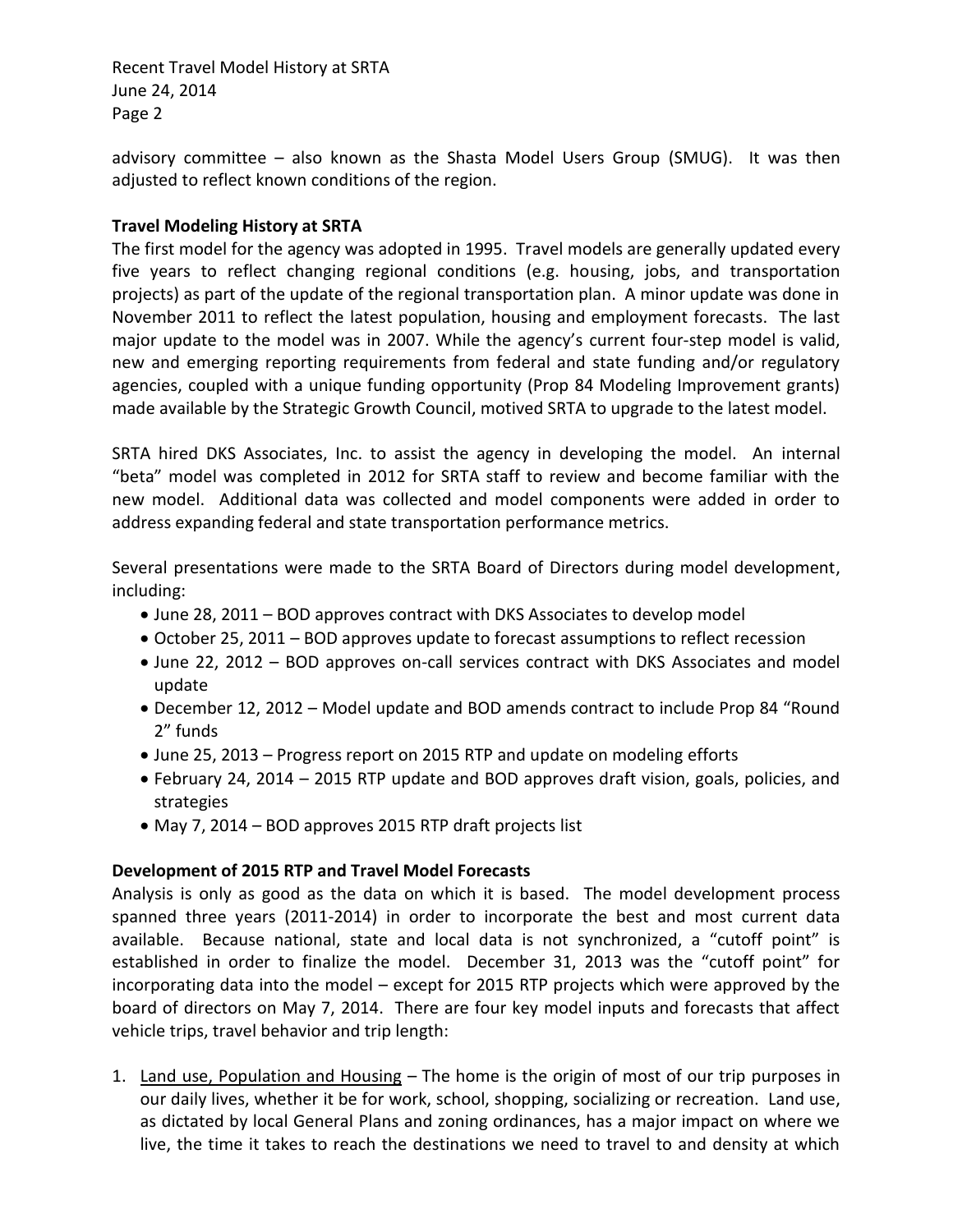Recent Travel Model History at SRTA June 24, 2014 Page 3

development can take place. Significant effort was made to reflect the most current land uses, housing densities and types, and numbers of people by city and county throughout the region. This information helps the region by:

- Ensuring federal and state regulations regarding adequate housing are met;
- Allowing the model to know:
	- o Where trip origins (households) are likely to start from;
	- o Where trip destinations are likely to be located;
	- o Approximately how many jobs are available on commercial, industrial, retail and other employment-related land uses;
- Gaining an understanding of the travel that takes place on our highways and streets;
- Understanding how long an average trip make take; and
- Understanding how future growth may impact development of our precious natural resources – open space and agricultural lands.

A model update completed in November 2011, provides the primary basis for the land use, population and housing assumptions and forecasts. Details of that effort are described in the November 8, 2011, memo available on SRTA's website at [http://www.srta.ca.gov/pastel/RT\\_TDM.htm.](http://www.srta.ca.gov/pastel/RT_TDM.htm)

The Sustainable Communities and Climate Protection Act of 2008, or more commonly known as Senate Bill 375 (SB 375), requires the agency's 2015 Regional Transportation Plan, and subsequent plans, to be consistent with the Regional Housing Need Allocation (RHNA). On June 30, 2012, the California Department of Housing and Community Development issued the 2014- 2019 RHNA for the Shasta County Region. Table 1 is a summary of the RHNA for each jurisdiction in Shasta County, by income category.

| <b>Jurisdiction</b> | Number of housing units needed by income category |     |                 |                           |              |  |
|---------------------|---------------------------------------------------|-----|-----------------|---------------------------|--------------|--|
|                     | <b>Very-low</b>                                   | Low | <b>Moderate</b> | Above-<br><b>Moderate</b> | <b>Total</b> |  |
| Anderson            | 32                                                | 21  | 24              | 59                        | 136          |  |
| <b>Redding</b>      | 287                                               | 181 | 205             | 502                       | 1,175        |  |
| <b>Shasta Lake</b>  | 32                                                | 21  | 23              | 58                        | 134          |  |
| Unincorporated      | 189                                               | 117 | 128             | 321                       | 755          |  |
| Total:              | 540                                               | 340 | 380             | 940                       | 2,200        |  |

| Table 1: January 1, 2014 - June 30, 2019 Shasta County RHNA Distribution |  |  |
|--------------------------------------------------------------------------|--|--|
|                                                                          |  |  |

SRTA staff worked with SMUG to review the RHNA determination and found that housing units needed to be added to the forecast for the city of Anderson in order to be consistent. A detailed account of the process is available on SRTA's website at: [http://www.srta.ca.gov/pastel/RT\\_TDM.htm.](http://www.srta.ca.gov/pastel/RT_TDM.htm) The updated population and housing information was reviewed and approved by SMUG and the California Air Resources Board staff. Graph 1 and Graph 2 below provide updated population and housing forecasts, respectively.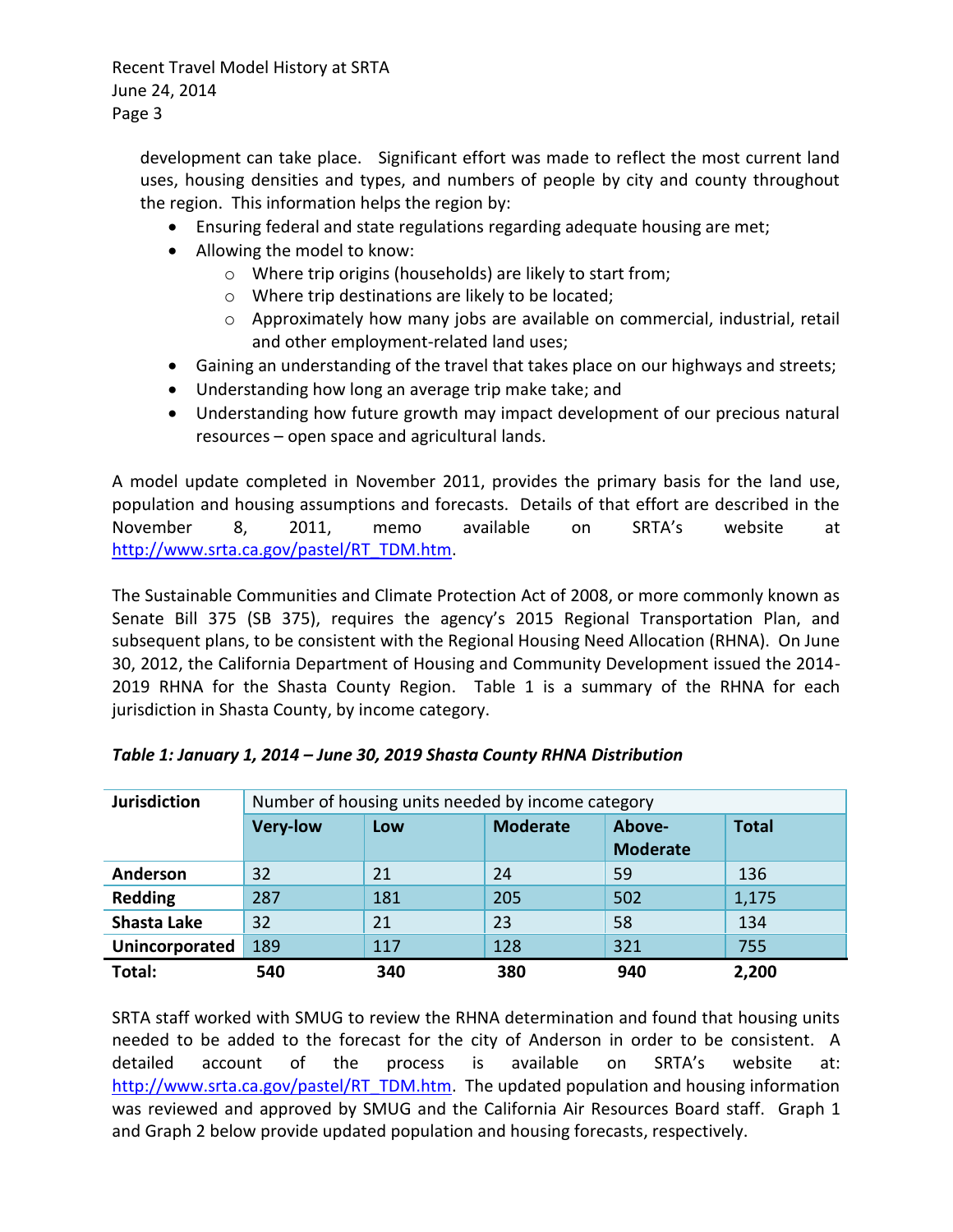



*1 Department of Finance (DOF) data from State and County Population Projections by Race/Ethnicity, Age, and Gender, 2010-2060 (Jan. 2013); California Economic Forecast (CEF) data from California County-level Economic Forecast, 2013-2040 for Caltrans (Oct. 2013)*

- 2. Employment and Economic Recession Employment locations are the primary destination point for many of our trips and where they are located ultimately, in conjunction with the available routes and transportation modes we can take, affect our travel behavior. The model uses this information to estimate such things as (but not limited to):
	- The number of trips a person typically takes;
	- The type of mode and route likely used to make a trip; and
	- The average time it takes to make a trip.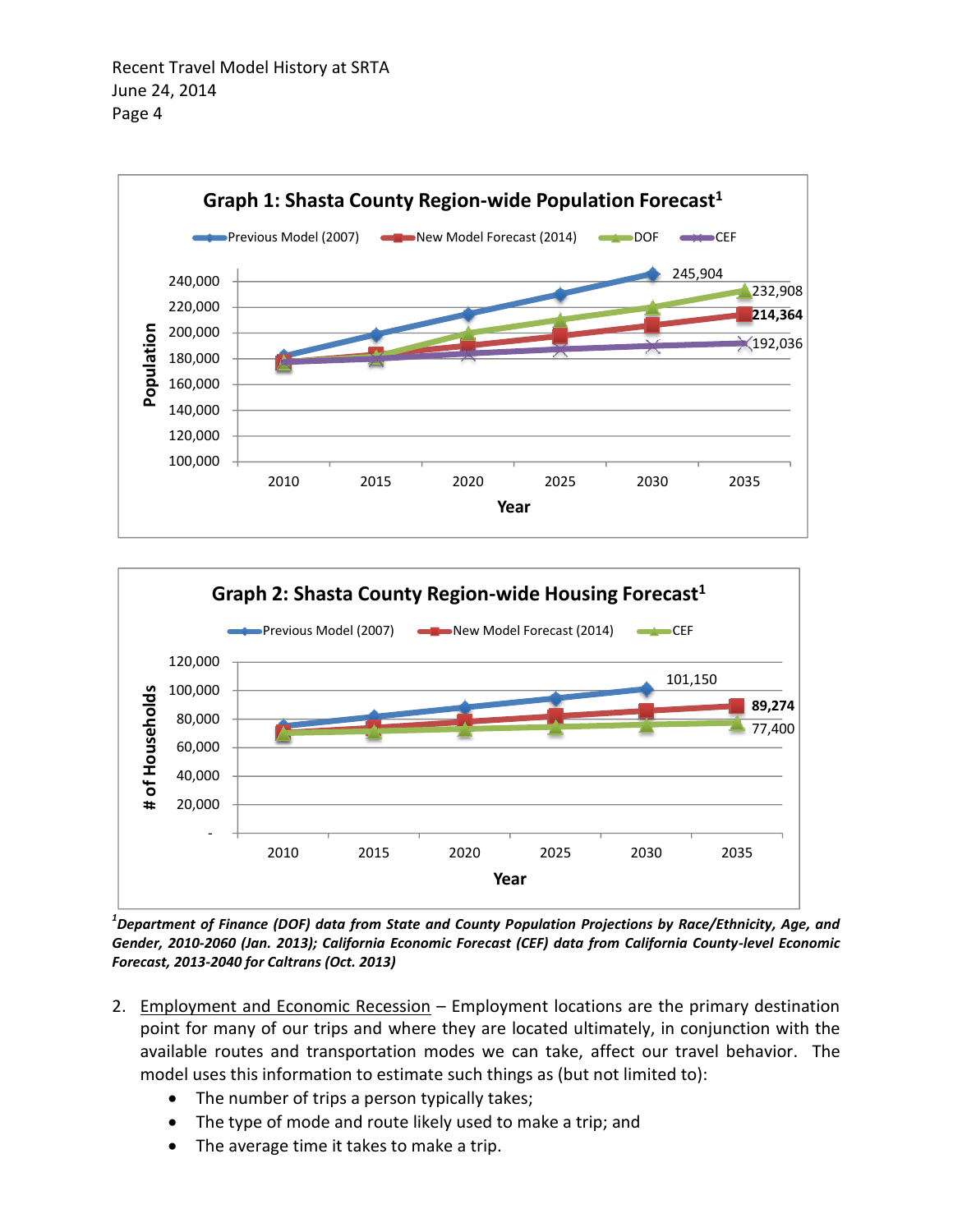The November 2011 model update provides the primary basis for the employment assumptions for the region. Employment data was first compiled from 2010 data produced by the California Economic Development Department (EDD). An 8% increase in jobs was done, from the base data, to account for estimated part-time and self-employment jobs for the Shasta County region – which are not reported as part of the EDD reports. This adjustment is similar to those done in previous model updates.



*2 California Economic Forecast (CEF) data from California County-level Economic Forecast, 2013-2040 for Caltrans (Oct. 2013)*

Additionally, adjustments were made in the modeling assumptions to account for the recent economic recession and for when the region would potentially see a recovery to "normal" activities. The modeling forecasts have two assumptions:

- A. Existing buildings were operating at lower occupancies in 2010 than in 2004; and
- B. Employment space would return to "normal" occupancy levels (which are typically 85-95% of existing square footage) 20 years into the future or by the year 2030.

Details regarding the Employment Occupancy rate assumptions can be found in Table 4 of the November 8, 2011 memo, by Dowling Associates, available on SRTA's website at: [http://www.srta.ca.gov/pastel/RT\\_TDM.htm.](http://www.srta.ca.gov/pastel/RT_TDM.htm)

Table 2 below summarizes population, housing, and employment forecast totals, annual percentage growth, and total percentage growth over the planning period (2010-2035).